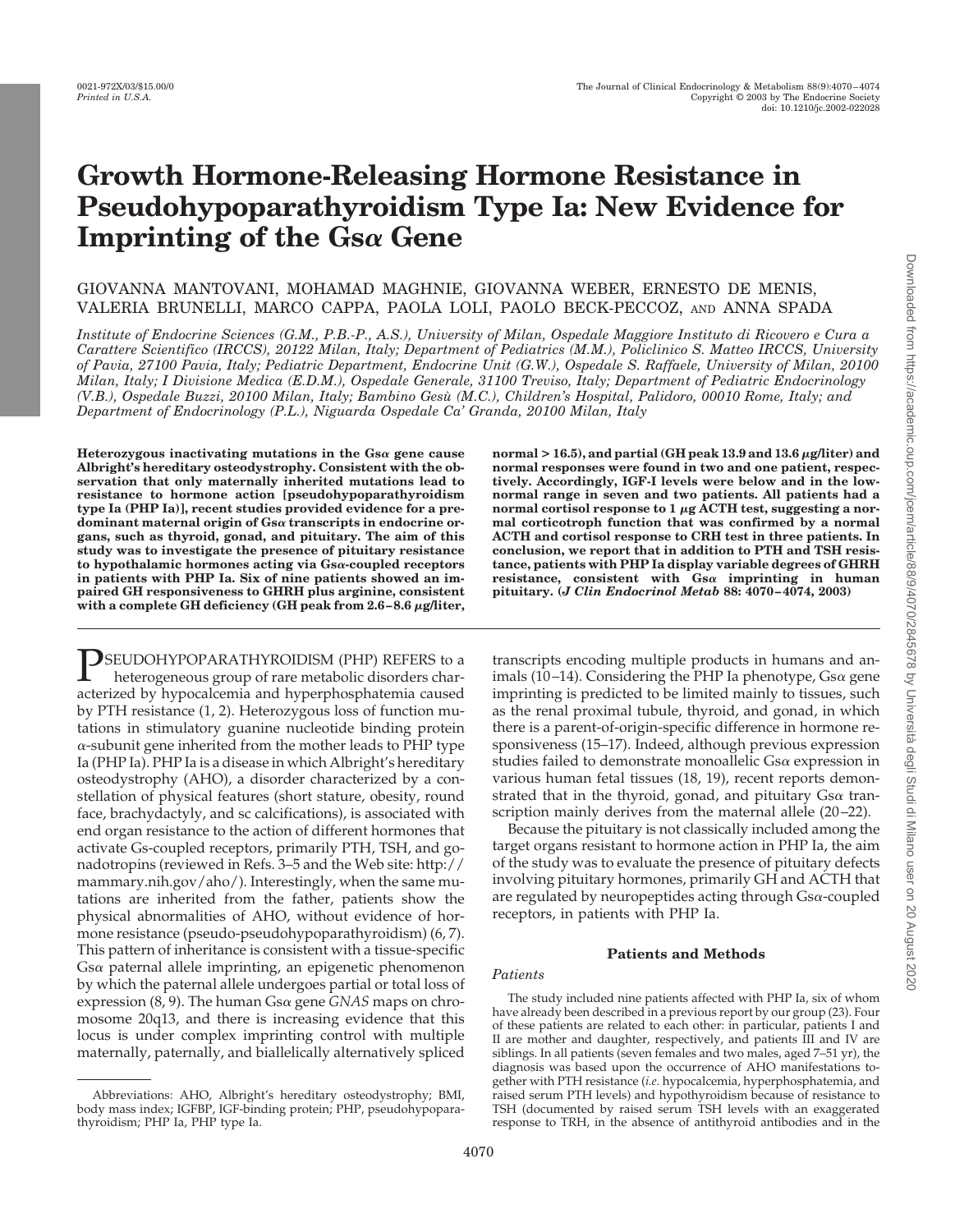presence of a normal thyroid scan). Oligoamenorrhea was present in three of the four females in the postpubertal age. The required therapy (calcium, vitamin D, l-thyroxine, and hormone replacement therapy) was not discontinued during the study. Dysarmonic short stature (height below the fifth percentile for chronological age in all patients except for patient VI, whose height was at the 20th percentile; see Table 1 for details) and overweight [body mass index (BMI), ranging from 25.0–29.5 kg/m<sup>2</sup>, median  $27.05 \pm 1.8$  kg/m<sup>2</sup>, with the exception of patient VII, whose BMI was 19.4 kg/m<sup>2</sup>] were present in all patients as part of AHO features. No patient had signs or symptoms of adrenal insufficiency. Clinical and biochemical details are shown in Table 1. Informed consent was obtained from all subjects involved in the study. The study was approved by the local Ethical Committee.

## **Methods**

#### *Sequencing analysis*

Genomic DNA was extracted with the phenol-chloroform method from peripheral blood leukocytes (Nucleon-Amersham Life Science, Aylesbury, UK). The  $Gs\alpha$  gene (exons 1–13, GenBank accession no. AH002748) was then amplified by PCR using the specific primers previously described (23). Amplification of exons 2–12 included each bordering intron region, and for exon 1, because of the abundance of guanine and cytosine in the bordering regions, a DNA fragment from 20 bp downstream of the initiation codon to the donor site of intron 1 was amplified. Direct sequencing of the amplified fragments was then performed using the AmpliTaq BigDye Terminator kit and 310 genetic analyzer (Perkin-Elmer Corp., Applied Biosystems, Foster City, CA).

#### *Testing*

All subjects were tested with GHRH (GHRH 1–29; Geref, Serono, Italy; 1 μg/kg body weight iv at time 0) plus arginine (0.5 g/kg body weight, L-ARG monohydrochloride iv, from time 0 over 30 min). Blood samples were drawn from an indwelling catheter inserted in an antecubital vein at  $-15$  min and times  $0$ , 15, 30, 45, 60, and 90 min. All studies started between 0800 and 0900 h after overnight fasting according to the accepted criteria (24–26): normal GH peak after stimulation ( $>$ 16.5  $\mu$ g/ liter); partial GH deficiency (9–16.5 µg/liter); complete GH deficiency  $(< 9 \mu g/l$ iter). On another day, patients were subjected to a low-dose ACTH test (Synacthen, Novartis, Origgio, Italy; 1  $\mu$ g iv at time 0) with cortisol evaluation at times -30, 0, 30, 40, and 60 min. Normal values of cortisol peak after ACTH injection were more than 500 nmol/liter. In three patients CRH (ovine-CRF, Calbiochem, 1  $\mu$ g/kg body weight iv at time 0) was injected, and ACTH and cortisol levels were determined at times -30, 0, 20, 30, 60, 90, and 120 min.

#### *Assays*

Serum GH levels were measured by an immunofluorimetric assay method supplied by AutoDelfia (Wallac OY, Turku, Finland). The sensitivity is 0.01  $\mu$ g/liter, the intra- and interassay coefficients of variation are 2% and 1.7%, respectively. Serum IGF-I was measured by a RIA (commercial kit supplied by Mediagnost, Tubingen, Germany) able to measure total IGF-I by separating IGF-I from IGF-binding protein (IGFBP) by acidification in IGF-II excess. IGF-II cross-reactivity was less than 0.05%; the intra- and interassay coefficients of variation was 3.2% and 7.4%, respectively. Plasma ACTH and serum cortisol levels were measured by immunoluminometric assay and luminescence immunoassay methods, respectively (Nichols Institute, San Juan Capistrano, CA). The sensitivity was 0.22 pmol/liter and 22 nmol/liter, respectively, and the inter- and intraassay coefficients of variation were less than 10% and less than 4.8%, respectively, for both methods. Serum IGFBP3 levels were measured by RIA (Diagnostic Systems Laboratories, Inc., Webster, TX). The sensitivity was 0.004 nmol/liter, and the intra- and interassay coefficients of variation were 3.25 and 5.6%, respectively.

## **Results**

#### *Mutational analysis*

Direct sequencing of the amplified genomic DNA fragments revealed heterozygous frameshift mutations in seven

| $G$ s $\alpha$ gene mutations                  |                  | Exon 11, 2-bp deletion<br>Exon 11, 2-bp deletion | 11, $2$ -bp deletion<br>1, $1$ -bp deletion<br>Exon 1, $1 - v_F$<br>$\rightarrow$ Exon 5, 1-bp deletion<br>772 Exon 5, 1-bp de <sup>1</sup><br>Exon 7, 4 <sup>3</sup> |                                                                               |                   | Intron 2, 4-bp deletion                                                                                                                                                                                                                                                                                                                                                                    | splicing donor site |                                                                                       | None<br>None                           |
|------------------------------------------------|------------------|--------------------------------------------------|-----------------------------------------------------------------------------------------------------------------------------------------------------------------------|-------------------------------------------------------------------------------|-------------------|--------------------------------------------------------------------------------------------------------------------------------------------------------------------------------------------------------------------------------------------------------------------------------------------------------------------------------------------------------------------------------------------|---------------------|---------------------------------------------------------------------------------------|----------------------------------------|
| Cortisol peak<br>(nmol/liter)<br>(nv > 500)    |                  |                                                  | 88639245<br>65655585                                                                                                                                                  |                                                                               |                   |                                                                                                                                                                                                                                                                                                                                                                                            |                     | 589<br>600                                                                            |                                        |
| $$\rm IGF-I$$ $$\rm (nmol/liter)$ $$\rm (nv)$$ | $2.1(13 - 38)$   |                                                  | $\begin{array}{c} 8.9 \ (15\text{--}\,44) \\ 8.9 \ (13\text{--}\,48.7) \end{array}$                                                                                   | $\begin{array}{c} 22 \ (15\text{--}44) \\ 15.0 \ (15\text{--}44) \end{array}$ |                   | $\begin{array}{c} 11.1 \ (13\text{--}\,48.7) \\ 12.2 \ (13\text{--}\,48.7) \end{array}$                                                                                                                                                                                                                                                                                                    |                     |                                                                                       | $\frac{14.3\ (15-44)}{9.7\ (13-48.7)}$ |
| nv > 16.5<br>GH peak<br>$(\mu g/\text{liter})$ |                  | $3.0$<br>$8.2$                                   |                                                                                                                                                                       |                                                                               | 0<br>2003<br>2003 |                                                                                                                                                                                                                                                                                                                                                                                            |                     |                                                                                       | 6.6<br>2.6                             |
| $nv, 0.3 - 4.2$<br>(mU/liter)<br>TSH           |                  |                                                  | $48000047$<br>$48000047$                                                                                                                                              |                                                                               |                   |                                                                                                                                                                                                                                                                                                                                                                                            |                     | $75.7$<br>83                                                                          |                                        |
| PTH $(pg/ml)$<br>(nv, 10–65)                   |                  |                                                  | <b>22232333</b><br>2349383                                                                                                                                            |                                                                               |                   |                                                                                                                                                                                                                                                                                                                                                                                            |                     | 188<br>923                                                                            |                                        |
| l'arget height<br>$\epsilon$ m                 | $160 (-2.1$ SDS) | $151.5 (-0.9$ SDS) <sup><i>a</i></sup>           | $149.9 (-0.6$ SDS) <sup>a</sup>                                                                                                                                       | $\frac{164}{177}(-4.1 \text{ SDS})^a}{(-2.7 \text{ SDS})^a}$                  | $175 (-2.7 SDS)$  | $176.5(-1.8$ SDS                                                                                                                                                                                                                                                                                                                                                                           |                     | $164.5 (-2.4$ SDS)                                                                    | $143 (1.0$ SDS) <sup>a</sup>           |
| $\frac{\text{Height}}{\text{(cm)}}$            |                  |                                                  |                                                                                                                                                                       |                                                                               |                   | $\begin{array}{l} 148 {\left(-2.3 \text{ SDS}\right)} \\ 146 {\left(-2.6 \text{ SDS}\right)} \\ 125 {\left(-1.5 \text{ SDS}\right)} \\ 128 {\left(-3.7 \text{ SDS}\right)} \\ 138 {\left(-2.7 \text{ SDS}\right)} \\ 158 {\left(-2.5 \text{ SDS}\right)} \\ 124 {\left(-0.7 \text{ SDS}\right)} \\ 119 {\left(-1.6 \text{ SDS}\right)} \\ 119 {\left(-1.6 \text{ SDS}\right)} \end{array}$ |                     | $\begin{array}{c} 150 \ (-2.0 \ \text{SDS}) \\ 112 \ (-2.2 \ \text{SDS}) \end{array}$ |                                        |
| $\frac{\rm BMI}{\rm kg/m^2}$                   |                  |                                                  |                                                                                                                                                                       |                                                                               |                   |                                                                                                                                                                                                                                                                                                                                                                                            |                     | $26.5$<br>$26.3$                                                                      |                                        |
| Age<br>(yr)                                    |                  |                                                  |                                                                                                                                                                       |                                                                               |                   |                                                                                                                                                                                                                                                                                                                                                                                            |                     |                                                                                       | 523<br>52332334<br>52332334            |
| Sex                                            |                  |                                                  |                                                                                                                                                                       |                                                                               | <b>NE</b>         |                                                                                                                                                                                                                                                                                                                                                                                            |                     |                                                                                       |                                        |
| atient                                         |                  |                                                  |                                                                                                                                                                       |                                                                               | 1                 | 貝                                                                                                                                                                                                                                                                                                                                                                                          |                     |                                                                                       |                                        |

**TABLE 1.** Clinical, biochemical, and molecular data of PHP Ia patients included in the study

TABLE 1. Clinical, biochemical, and molecular data of PHP Ia patients included in the study

F, Female; M, male; nv, normal values; SDS, SD score. F, Female; M, male; nv, normal values; SDS, SD score.

The age and height refer to the actual ones (when pituitary secretion was evaluated). PTH and TSH levels refer to the time of diagnosis. GH and cortisol peaks refer to the highest  $\Gamma$ The age and height refer to the actual ones (when pituitary secretion was evaluated). PTH and TSH levels refer to the time of diagnosis. GH and cortisol peaks refer to the highest -g ACTH). values after respective stimulation tests (GHRH plus arginine and 1

<sup>a</sup> Patient whose mother is affected with PPHP and thus with short stature. Patient whose mother is affected with PPHP and thus with short stature.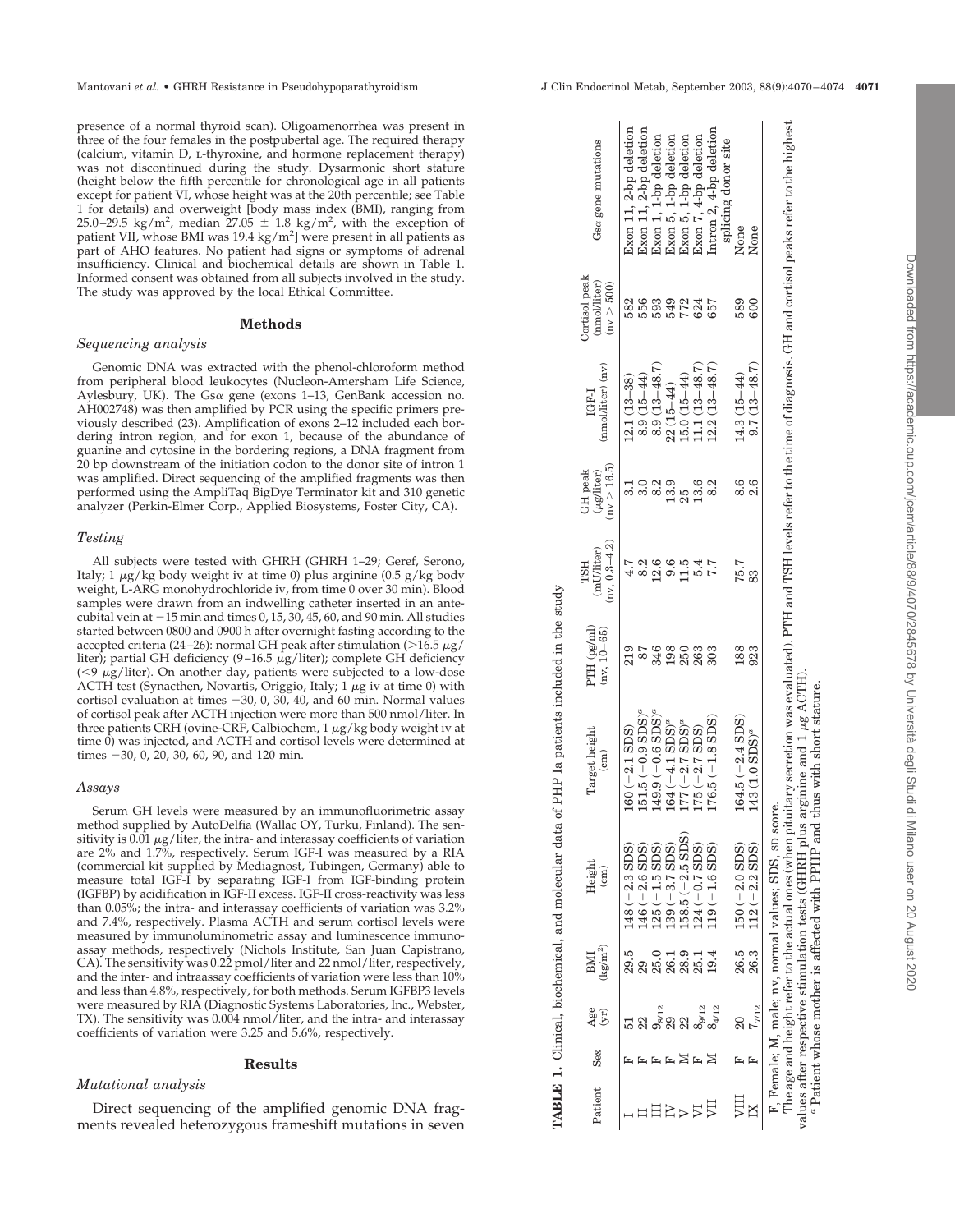of nine patients. In particular, mutations were found in six affected members of the four families previously described (23): a 4-bp deletion in exon 7, a 1-bp deletion in exon 5, a 1-bp deletion in exon 1, and a 2-bp deletion in exon 11, all causing a premature stop codon in the mutant allele, thus giving rise to a truncated nonfunctional protein. Moreover, a novel 4-bp deletion in intron 3 involving and eliminating the donor splicing site was detected in patient VII. No mutations in the protein-coding region of the gene were found in patients VIII and IX.

## *Endocrine testing*

The mean GH response after GHRH plus arginine was significantly lower in the patient population  $(9.5 \pm 7.1 \,\mu g)$ liter; range 2.6–25), compared with the response in the normal population ( $>$ 16.5  $\mu$ g/liter) (Fig. 1). In particular, six patients showed an absent/blunted GH response (peak  $<$  9  $\mu$ g/liter, normal values  $> 16.5$   $\mu$ g/liter) that is considered indicative of complete GH deficiency, and two patients (IV and VI) showed a peak of 13.9 and 13.6  $\mu{\rm g}/$  liter, respectively, indicative of partial deficiency (24–26). Patient V had a normal GH response (GH peak 25  $\mu$ g/liter) (Table 1). The presence of a complete or partial GH deficiency in these patients was confirmed by the determination of IGF-I levels that were below the normal limits according to age and sex in seven patients and in the low-normal range (22.2 nmol/liter; normal values 15–44) in patients IV and V (Table 1). Determination of IGFBP3 showed low-normal levels in all of them, ruling out any elevation that might account for the reduced IGF-I levels. It is worth noting that patients IV and V were siblings, probably indicating the presence in this family of a genetic background somehow protective with respect to GH secretion.

Basal serum ACTH and cortisol levels were within the normal range. Cortisol response elicited by 1  $\mu$ g ACTH injection was normal in all patients (Table 1) (normal response  $> 500$  nmol/liter). Similarly, in the three patients tested (I, II, IV), CRH injection caused a normal increase in both plasma ACTH ( $\Delta\%$  = 85, 330, 870, respectively, normal



FIG. 1. GH response to GHRH plus arginine injection in the nine PHP Ia patients. The *shaded area* indicates partial GH deficiency (GH peak between 9 and 16.5  $\mu$ g/liter). As described in *Results*, except for one patient, who showed a normal GH response to stimuli, all the other patients displayed an impaired GH response.

value  $>$  50) and cortisol ( $\Delta\%$  25, 40, 212, respectively, normal value  $>$  20).

## **Discussion**

The present study provides evidence for the presence of GH deficiency, probably because of resistance to the action of GHRH, in patients with PHP Ia. The study was performed on a series of patients with PHP Ia who displayed the typical AHO features together with PTH and TSH resistance. By analyzing the entire  $Gs\alpha$  gene-coding sequence, heterozygous mutations were detected in seven of nine patients (77%), consistently with previous mutational analysis (27). To evaluate the presence of resistance to GHRH, these patients were submitted to a combined provocative test, that explores the maximal secretory response to GHRH occurring in association with the inhibition of somatostatin release by arginine infusion (24, 25). This test, which is one of the most reliable tests to distinguish normal subjects from GHdeficient patients during the whole lifespan (24–26), showed impaired responsiveness to GHRH in almost all patients. Although it is well known that obesity (BMI  $\geq 30 \text{ kg/m}^2$ ) is associated with low spontaneous and stimulated GH secretion (28, 29), it is very unlikely that the severely reduced GH secretion observed in PHP Ia patients may be due to their increased body mass because they were only overweight (BMI between  $25$  and  $29.9$  kg/m<sup>2</sup>), as typically occurs in AHO syndrome. Moreover, the presence of GH deficiency was confirmed by the low IGF-I levels found in these patients.

Consistent with a normal pituitary-adrenal function, all patients had normal cortisol response to 1  $\mu$ g ACTH test, a low dose that appears to detect mild forms of secondary hypoadrenalism (30, 31). Moreover, the marked ACTH and cortisol response to CRH test seems to rule the occurrence of resistance to CRH in PHP Ia patients, although criteria for normal ACTH responses to the peptide are lacking.

Our data on GH deficiency in patients with PHP Ia are in agreement with some anecdotal case reports (32–34) and in contrast with those by Faull *et al.* (35), who described a large family with five affected members who all displayed normal GH responses to a variety of stimuli. It is possible that a specific mutation able to prevent  $Gs\alpha$  binding to some receptors but not to others, as it has already been demonstrated in one family (36), could explain why in this particular family  $G$ s $\alpha$  binding to the GHRH receptor appears to be normal, despite a defective coupling to PTH and TSH receptors. Alternatively, in this family a protective genetic background may be hypothesized, in analogy with the two siblings here reported.

The demonstration of GH deficiency in patients with PHP Ia provides new support to the view that tissue-specific imprinting of  $Gs\alpha$  may be the potential mechanism responsible for end-organ resistance to the action of different hormones that characterizes this disease. Indeed, recent reports demonstrated that in the thyroid and gonad,  $Gs\alpha$  transcription mainly derived from the maternal allele (21, 22), thus explaining why only patients with maternally inherited mutations are resistant to TSH and gonadotropins. The observation of an almost exclusive maternal origin of  $Gs\alpha$ transcription in the human normal pituitary (20, 21) triggered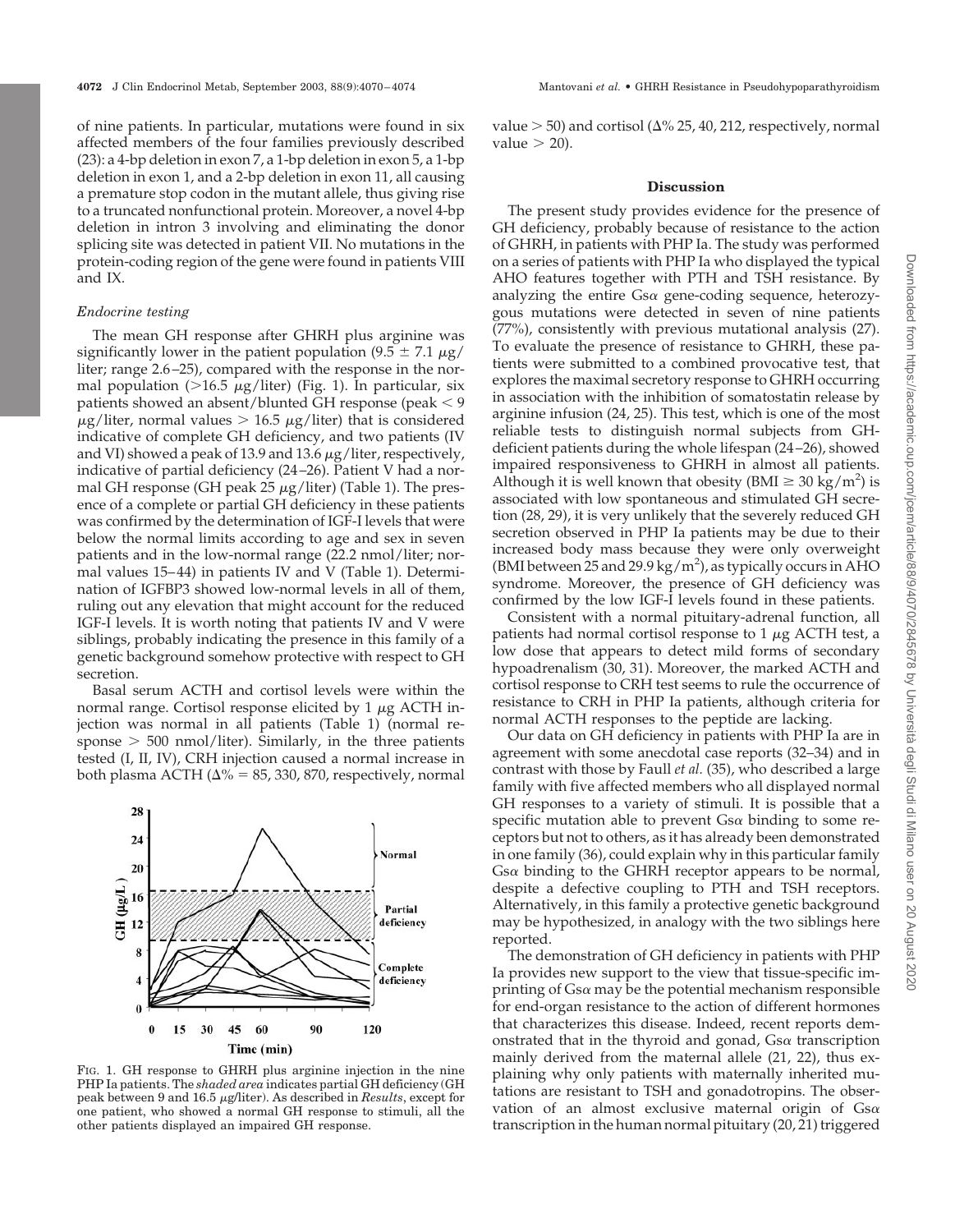the question why this gland was not classically included among the target organs resistant to hormone action in PHP Ia patients. Indeed, because it is well established that both GHRH and CRH mediate their action on hormone secretion and cell differentiation by activating specific receptors that are coupled with Gs $\alpha$ , the maternal origin of Gs $\alpha$  transcription in the pituitary would be expected to result in impaired function of somatotroph and/or corticotroph in PHP Ia patients. Our data demonstrating a defective GH secretion and normal hypothalamic-pituitary-adrenal axis are only apparently in contrast with this finding of  $Gs\alpha$  imprinting in the pituitary taken as a whole. In fact, the predominance of the maternally derived transcript observed in pituitary tissues occurred at a variable extent (21), probably because of the cellular heterogeneity of this gland. Taking into account that somatotroph cells account for about 50% of the adenohypophysial population and corticotrophs represent no more than 10–15% (37), it is tempting to speculate that  $Gs\alpha$  imprinting was indeed present in the somatotroph population, but not in the corticotroph cells, in which the maternal and paternal allele would be equally represented but contributed to a lesser extent to the overall expression of the gene in the total gland. This interpretation is also consistent with the lack of reports of overt or subclinical hypoadrenalism in PHP Ia patients.

To date, the relevancy of GH deficiency on final height in patients with PHP Ia is unknown. However, taking into consideration that patients with pseudo-pseudohypoparathyroidism, although not displaying any endocrine abnormality, are characterized by short stature as their relatives with PHP, a crucial role of GH deficiency in the determination of short stature in these patients seems unlikely. However, although we may hypothesize only a minor effect on growth, PHP Ia patients might benefit from GH replacement therapy for amelioration of other parameters, such as body composition, lipid profile, bone mineral density, physical performance, and quality of life (26).

A last consideration can be made on the age of onset of pituitary resistance. All the patients considered in this study have been investigated for GH and ACTH deficiency at least 5 yr after the diagnosis of PHP Ia, and it is possible that subclinical GH deficiency might have developed over the years in these patients. Consistent with this view, it has been demonstrated that imprinting can be a process beginning and evolving in postnatal life (38–40), and the observation that PHP Ia patients do not show any sign of hormone resistance at birth but generally develop hypocalcemia, hypothyroidism, and hypogonadism over childhood or adolescence supports this hypothesis.

In conclusion, we report nine patients with PHP Ia displaying, in addition to PTH and TSH resistance, also resistance to the action of GHRH. These data are consistent with the recent demonstration of  $Gs\alpha$  gene imprinting in the human pituitary gland and suggest that patients with known mutations in this gene should be carefully monitored for GH deficiency. Further studies will be necessary to determine the possible beneficial effects of GH replacement in these patients.

## **Acknowledgments**

We thank Dr. Giuseppe Ivan Vaghi and Mrs. Antonia Maffini for their technical assistance.

#### Received December 26, 2002. Accepted May 12, 2003.

Address all correspondence and requests for reprints to: Professor Anna Spada, Istituto di Scienze Endocrine-Pad. Granelli, Ospedale Maggiore Instituto di Ricovero e Cura a Carattere Scientifico (IRCCS), Via Francesco Sforza, 35, 20122 Milano, Italy. E-mail: anna.spada@unimi.it.

This work was partially supported by Ministero dell'Universita` e della Ricerca Scientifica e Tecnologica Grant 2001068427 and Ricerca Corrente Funds of Ospedale Maggiore IRCCS, Milan.

#### **References**

- 1. **Albright F, Burnett CH, Smith PH, Parson W** 1942 Pseudohypoparathyroidism—an example of "Seabright Bantam syndrome." Endocrinology 30:922–932
- 2. **Weinstein LS** 1998 Albright hereditary osteodistrophy, pseudohypoparathyroidism, and Gs deficiency. In: Spiegel AM, ed. G proteins, receptors, and disease. Totowa, NJ: Humana Press; 23–56
- 3. **Aldred MA, Trembath RC** 2000 Activating and inactivating mutations in the human GNAS1 gene. Hum Mutat 16:183–189
- 4. **Weinstein LS, Yu S, Warner DR, Liu J** 2001 Endocrine manifestations of stimulatory G protein alpha-subunit mutations and the role of genomic imprinting. Endocr Rev 22:675–705
- 5. **Lania A, Mantovani G, Spada A** 2001 G protein mutations in endocrine diseases. Eur J Endocrinol 145:543–559
- 6. **Nakamoto JM, Sandstrom AT, Brickman AS, Christenson RA, Van Dop C** 1998 Pseudohypoparathyroidism type Ia from maternal but not paternal transmission of a  $Gs\alpha$  gene mutation. Am J Med Genet 77:261-267
- 7. Weinstein LS, Yu S 1999 The role of genomic imprinting of  $Gs\alpha$  in the pathogenesis of Albright's hereditary osteodystrophy. Trends Endocrinol Metab 10:81–85
- 8. **Bartolomei MS, Tilgham SM** 1997 Genomic imprinting in mammals. Annu Rev Genet 31:493-525
- 9. **Polychronakos C, Kukuvitis A** 2002 Parental genomic imprinting in endocrinopathies. Eur J Endocrinol 147:561–569
- 10. **Yu S, Yu D, Lee E, Eckhaus M, Lee R, Corria Z, Accili D, Westphal H, Weinstein LS** 1998 Variable and tissue-specific hormone resistance in heterotrimeric Gs protein  $\alpha$ -subunit (Gs $\alpha$ ) knockout mice is due to tissue-specific imprinting of the Gs $\alpha$  gene. Proc Natl Acad Sci USA 95:8715–8720
- 11. **Hayward BE, Kamiya M, Strain L, Moran V, Campbell R, Hayashizaki Y, Bonthron DT** 1998 The human GNAS1 gene is imprinted and encodes distinct paternally and biallelically expressed G proteins. Proc Natl Acad Sci USA 95:10038–10043
- 12. **Hayward BE, Moran V, Strain L, Bonthron DT** 1998 Bidirectional imprinting of a single gene: GNAS1 encodes maternally, paternally and biallelically derived proteins. Proc Natl Acad Sci USA 95:15475–15480
- 13. **Peters J, Wroe SF, Wells CA, Miller HJ, Bodle D, Beechey CV, Williamson CM, Kelsey G** 1999 A cluster of oppositely imprinted transcripts at the *Gnas* locus in the distal imprinting region of mouse chromosome 2. Proc Natl Acad Sci USA 96:3830–3835
- 14. **Liu J, Yu S, Litman D, Chen W, Weinstein LS** 2000 Identification of a methylation imprint mark within the mouse Gnas locus. Mol Cell Biol 20:5808–5817
- 15. **Farfel Z, Brickman AS, Kaslow HR, Kaslow VM, Bourne HR** 1980 Defect of receptor-cyclase coupling protein in patients with pseudohypoparathyroidism. N Engl J Med 303:237–242
- 16. **Levine MA, Downs RW, Moses AM, Breslau NA, Marx SJ, Lasker RD, Rizzoli RE, Aurbach GD, Spiegel AM** 1983 Resistance to multiple hormones in patients with pseudohypo-parathyroidism: association with deficient activity of guanine nucleotide regulatory protein. Am J Med 74:545–556
- 17. **Levine MA, Downs RW, Singer M, Marx SJ, Aurbach GD, Spiegel AM** 1980 Deficient activity of guanine nucleotide regulatory protein in erythrocytes from patients with pseudohypoparathyroidism. Biochem Biophys Res Commun 94:1319–1324
- 18. **Campbell R, Gosdem CM, Bonthron DT** 1994 Parental origin of transcription from the human GNAS1 gene. J Med Genet 31:607–614
- 19. Zheng H, Radeva G, McCann JA, Hendy GN, Goodyer CG 2001 Gas transcripts are biallelically expressed in the human kidney cortex: implications for pseudohypoparathyroidism type Ib. J Clin Endocrinol Metab 86:4627–4629
- 20. **Hayward BE, Barlier A, Korbonits M, Grossman AB, Jacquet P, Enjalbert A, Bonthron DT** 2001 Imprinting of the Gas gene GNAS1 in the pathogenesis of acromegaly. J Clin Invest 107:R31–R36
- 21. **Mantovani G, Ballare E, Giammona E, Beck-Peccoz P, Spada A** 2002 The Gs gene: predominant maternal origin of transcription in human thyroid gland and gonads. J Clin Endocrinol Metab 87:4736–4740
- 22. **Germain-Lee EL, Ding CL, Deng Z, Crane JL, Saji M, Ringel MD, Levine MA**